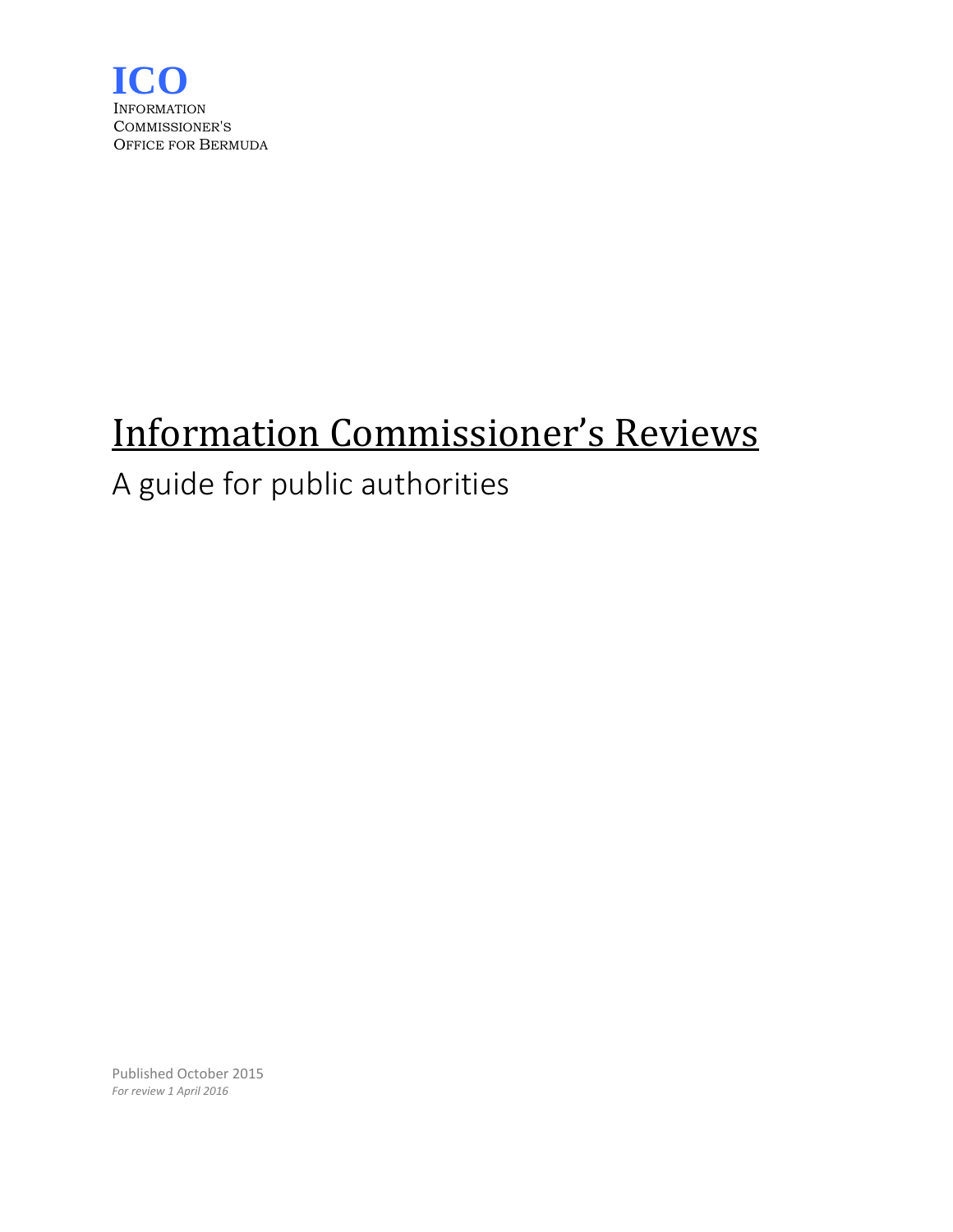# Table of Contents

| Notice of review and supplying the withheld records: your questions answered 7     |
|------------------------------------------------------------------------------------|
| Applicant and concerned third party/original requester's opportunity to comment 10 |
|                                                                                    |
|                                                                                    |
|                                                                                    |
|                                                                                    |
|                                                                                    |
|                                                                                    |
|                                                                                    |
|                                                                                    |
|                                                                                    |
|                                                                                    |
|                                                                                    |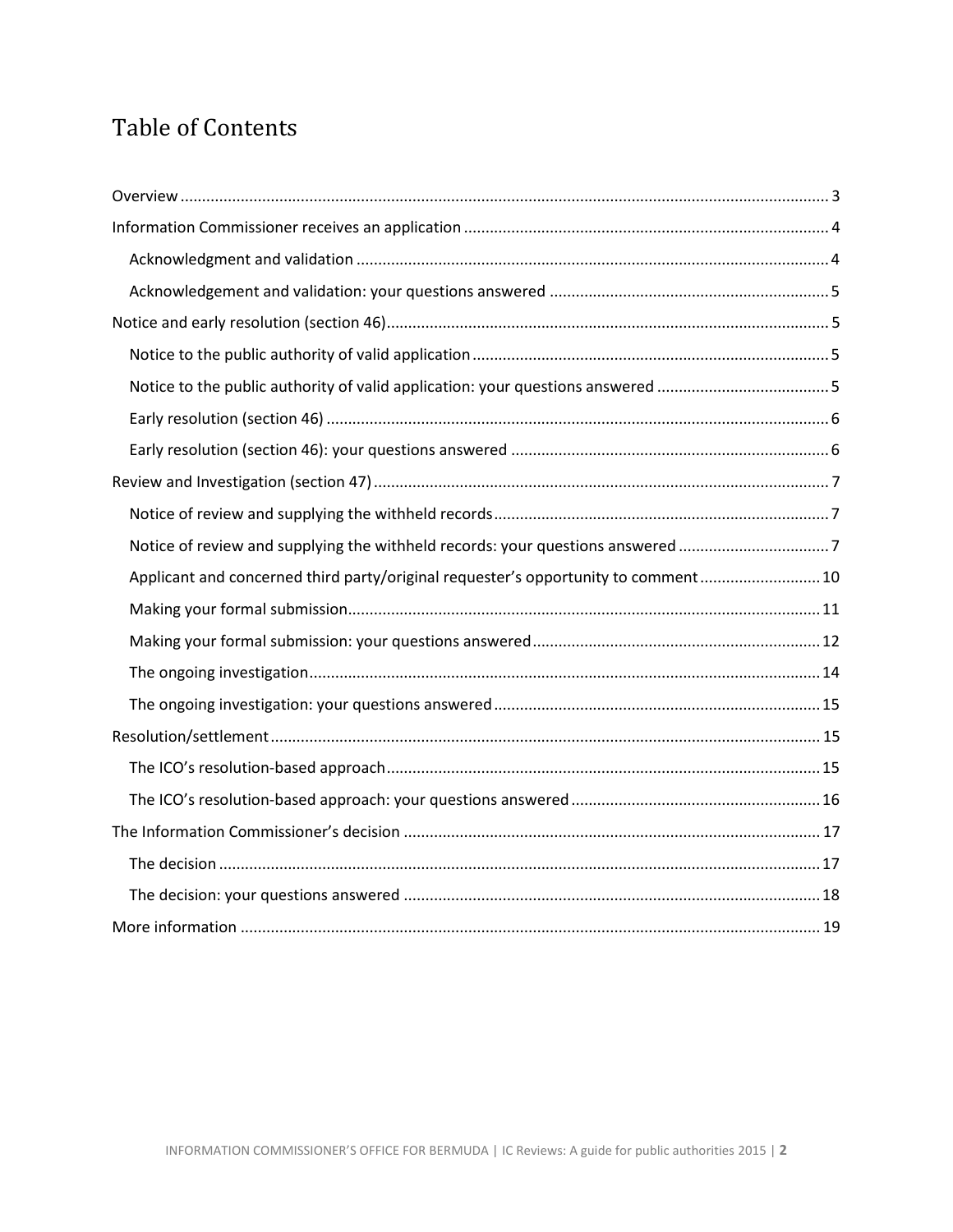# <span id="page-2-0"></span>Overview

- 1. The Information Commissioner's Office (ICO) has prepared this Guide to provide public authorities with information on what to expect during a review and investigation under Part 6 of the Public Access to Information (PATI) Act.
- 2. Any requester, or concerned third party who was given notice under sections 39 or 43, who is not happy with the way in which a public authority has handled the request for an internal review has a right to ask the Information Commissioner for an independent review (appeal).
- 3. Under section 45 of the PATI Act, the Information Commissioner has the legal power to review any decision made by the head of a public authority, or any failure by the head of the authority to make a decision within the required time.
- 4. When we receive a valid application for review, the Information Commissioner will initially assess the appropriateness of 'early resolution' under section 46. This is an informal process that may lead to resolving and settling all, or some, of the issues in the application.
- 5. If resolution is unsuccessful or inappropriate, the Information Commissioner will start the review process under section 47. As part of the review, we will conduct an investigation. We will provide you (the public authority), the applicant, and any concerned third party/original requester with a reasonable opportunity to comment on the matters raised by the application.
- 6. Note that the Information Commissioner is not an advocate for the applicant or a concerned third party/original requester. We are not a government department with Ministerial oversight. Instead, we are an independent public office that provides a neutral and legally enforceable decision on the application.
- 7. Our work is guided by the values of independence, integrity, and fairness. We follow our mandate to safeguard the rights and obligations created by the PATI Act when carrying out our work.
- 8. The purpose of this Guide is to provide you with detailed information on each stage of the review and investigation process. Throughout this Guide, we answer some common and anticipated questions useful to public authorities as you go through the review process. You should read each section fully, as valuable information is contained in the Q&As.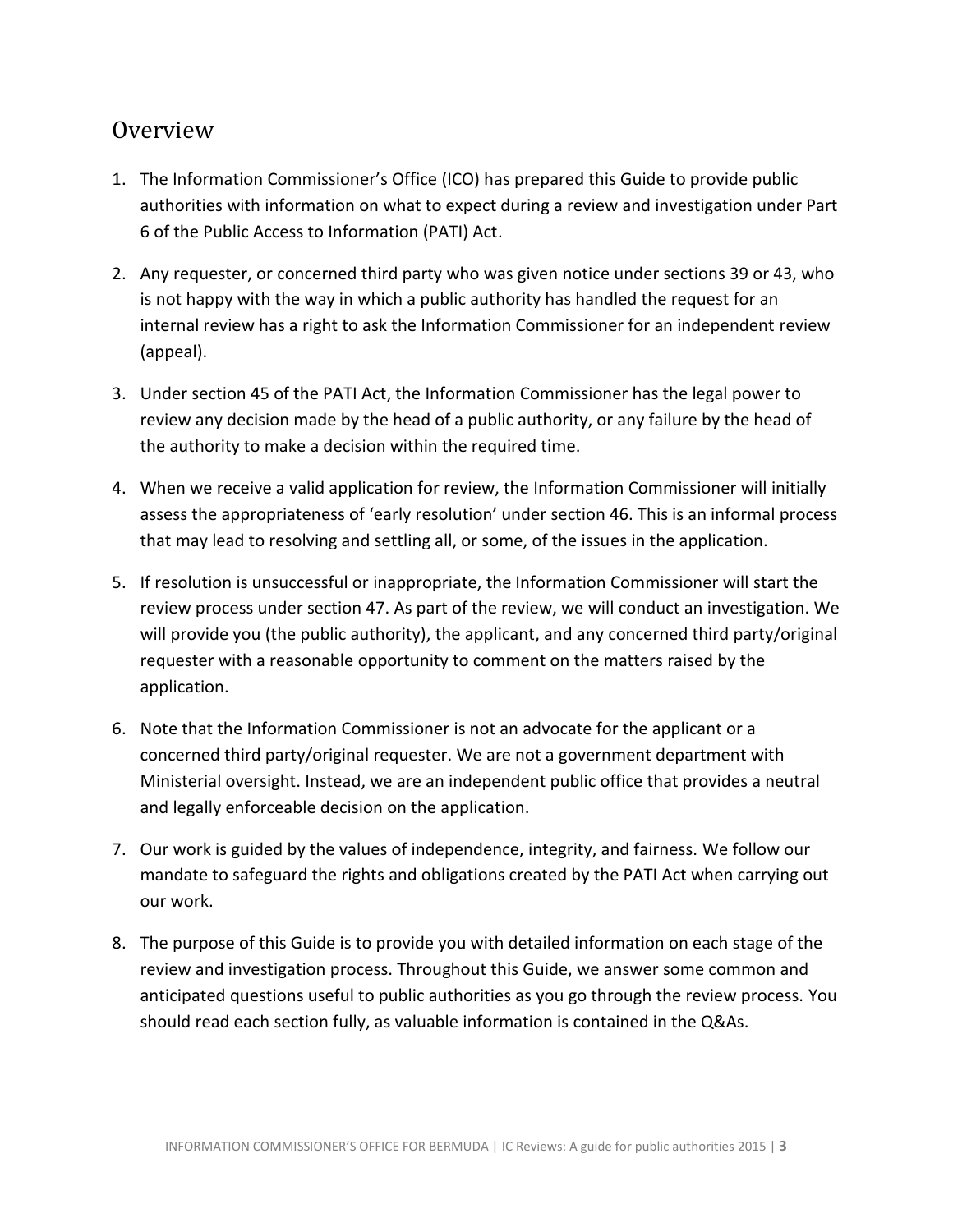9. We hope this Guide will address many of the questions you may have about the Information Commissioner's reviews, and the related investigation, while also giving you vital information about your role in the process.

## <span id="page-3-0"></span>Information Commissioner receives an application

## <span id="page-3-1"></span>**Acknowledgment and validation**

- 10. When the Information Commissioner first receives an application, the ICO will go through several steps before sending you notice that a valid application has been filed.
- 11. First, the ICO will send the applicant an acknowledgment letter within five days of receiving the application.
- 12. Second, the ICO will complete our 'validation' process to ensure that the Information Commissioner has the legal authority to decide the application and that we understand which issues the applicant is challenging.
- 13. A 'valid' application to the Information Commissioner must be:
	- i. in writing (including by email);
	- ii. challenging the decision (or failure to decide in time) by the head of the authority; and
	- iii. filed within six weeks after the notice of decision (or failure to decide within time) by the head of the authority. The Information Commissioner may use her discretion to accept an application out of time if there is good reason.
- 14. During validation, we will also confirm in writing with the applicant that we understand correctly what the applicant wants the Information Commissioner to review.
- 15. The most common reason for an application to be 'invalid' is because the applicant asks for a review of the initial decision by the Information Officer before asking for an internal review by the head of the public authority. When this happens, the ICO will inform the applicant that the application is invalid because it came to us too early. We will explain how to request an internal review by the head of the public authority.
- 16. Once the application has been validated, the ICO will provide you with notice of the valid application.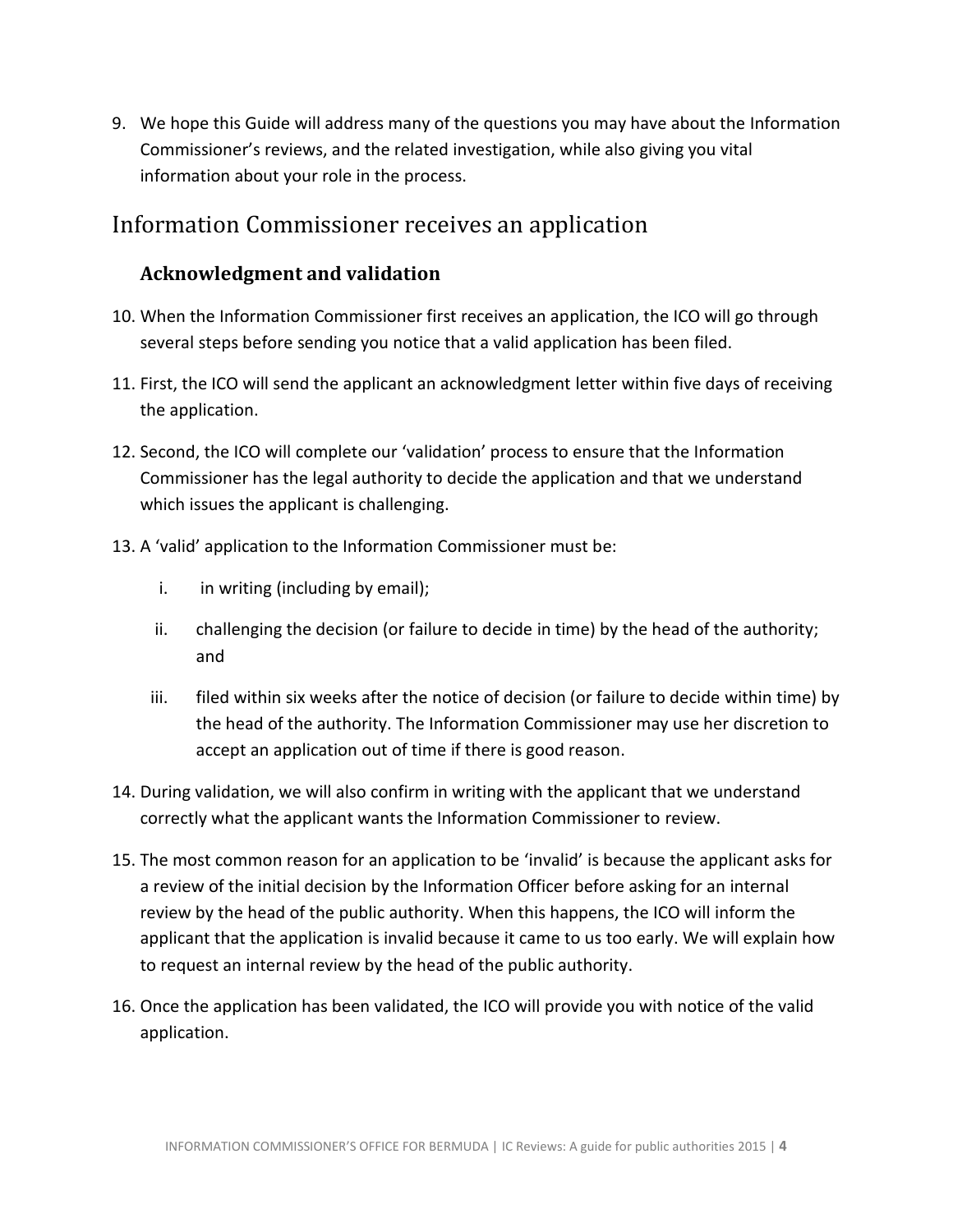## <span id="page-4-0"></span>**Acknowledgement and validation: your questions answered**

#### *Will we always know that an application is filed?*

17. No. The ICO will only send you notice, as explained below, after we determine that the application is valid. If an application is invalid, you may never know that the requester tried to file an application with the Information Commissioner too early or otherwise in error. The ICO will explain to the applicant the steps to take to ask for an internal review and how to submit a valid application to us, or to otherwise correct the application. This process does not include the public authority.

## <span id="page-4-1"></span>Notice and early resolution (section 46)

## <span id="page-4-2"></span>**Notice to the public authority of valid application**

- 18. As soon as the ICO has confirmed that an application is valid, we will notify you via letter of the application and the matters it raises.
- 19. We will also notify any 'concerned third party' who received notice under section 39 of the request or notice under section 43 of your internal review.
- 20. If a concerned third party filed the application with the Information Commissioner, we will notify the original requester of the application at this time.
- 21. The notice letter we send will list the issues that the applicant challenges and will also indicate whether the Information Commissioner has identified that early resolution is appropriate.

## <span id="page-4-3"></span>**Notice to the public authority of valid application: your questions answered**

#### *How will the ICO give us notice of the valid application?*

22. Our usual practice is to email the notice letter to the head of the authority to ensure you are aware of the application as soon as possible. We will follow the email with a hard copy of the letter addressed to the head of the authority.

*How long will it take after an application is filed before we receive this notice?*

23. We aim to validate the application within three weeks of receiving it and to send you notice immediately after the validation is complete. This is a target goal we have set for our office based upon good practice, but this is not a requirement under the PATI Act. Some applications may take longer to validate due to their complexity or other circumstances.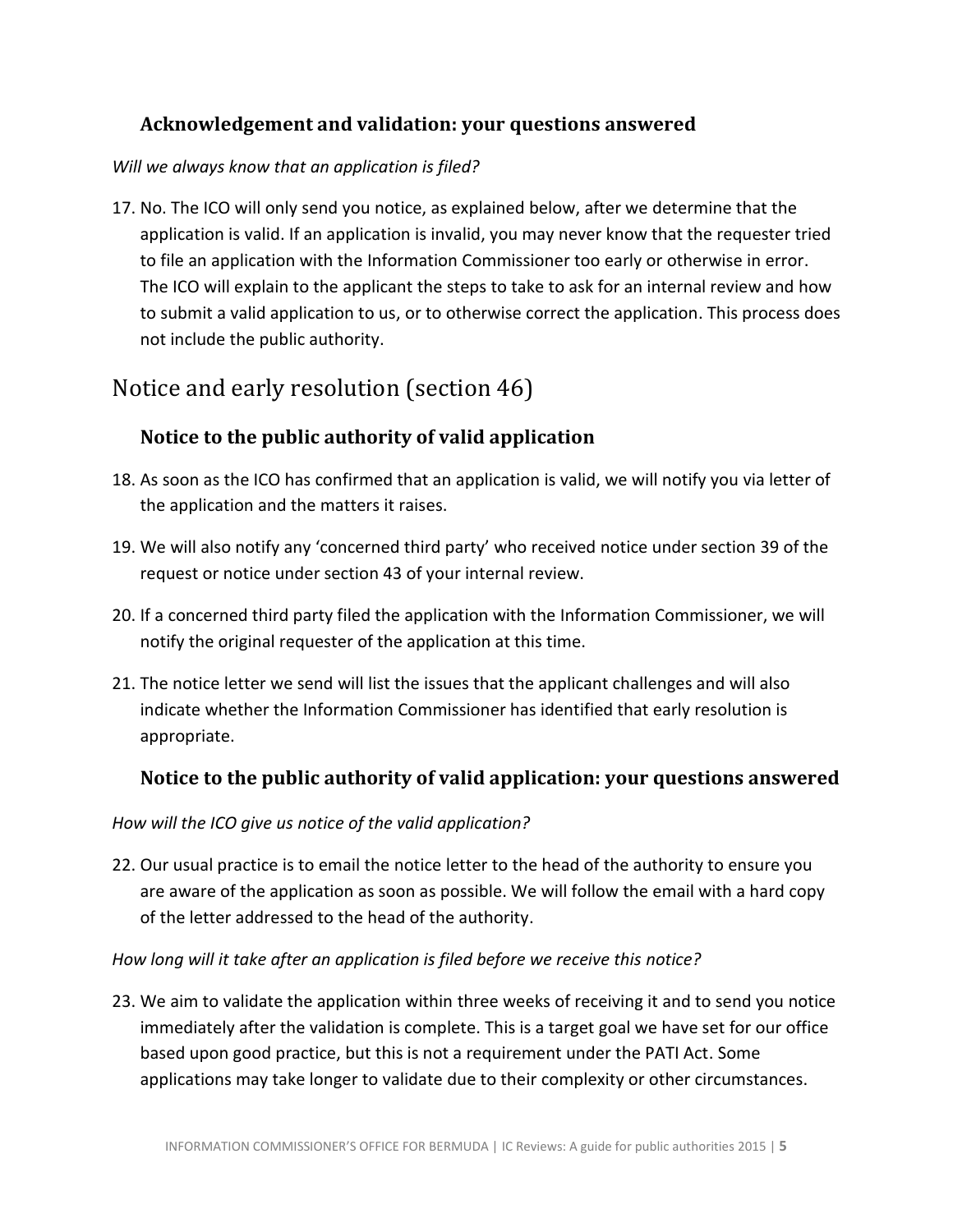## <span id="page-5-0"></span>**Early resolution (section 46)**

- 24. As mentioned above, the Commissioner will initially assess whether early resolution and settlement under section 46 are appropriate for the application. In most applications, early resolution would be recommended for technical issues, like challenges to access fees.
- 25. In other circumstances, it may be clear from the outset that the issues raised in the application are covered by an earlier decision by the Information Commissioner. The Commissioner may encourage early resolution on this basis.
- 26. If the Information Commissioner finds that early resolution is appropriate, we will discuss this with you in more detail so that you can make an informed decision about how to participate.

## <span id="page-5-1"></span>**Early resolution (section 46): your questions answered**

#### *Do we have to participate in early resolution?*

- 27. No, but it is encouraged. The resolution process is voluntary. Any party can decide at any time to withdraw from early resolution and ask the Information Commissioner to move to the review stage, discussed below.
- *Is this the only time the Information Commissioner will consider resolution of the application?*
- 28. No. Resolution also remains an option throughout a review and may be considered again at any point up until the Information Commissioner issues a decision. This is discussed further in 'Resolution/settlement', below.

#### *Which approaches will the ICO use to achieve early resolution?*

- 29. The ICO will use the full spectrum of alternative dispute resolution (ADR) tools available and will apply the appropriate approach required by the circumstances of the individual application. In most cases, the ICO will engage in negotiation or facilitation to help the parties achieve resolution of some or all of the issues in the application. The information and documents shared during the resolution process will not be part of the formal record subject to potential judicial review.
- 30. In the vast majority of cases, these ADR processes will not be conducted external to the ICO. Our staff will be involved in helping the parties achieve a resolution that is consistent with the rights, obligations, and requirements of the PATI Act.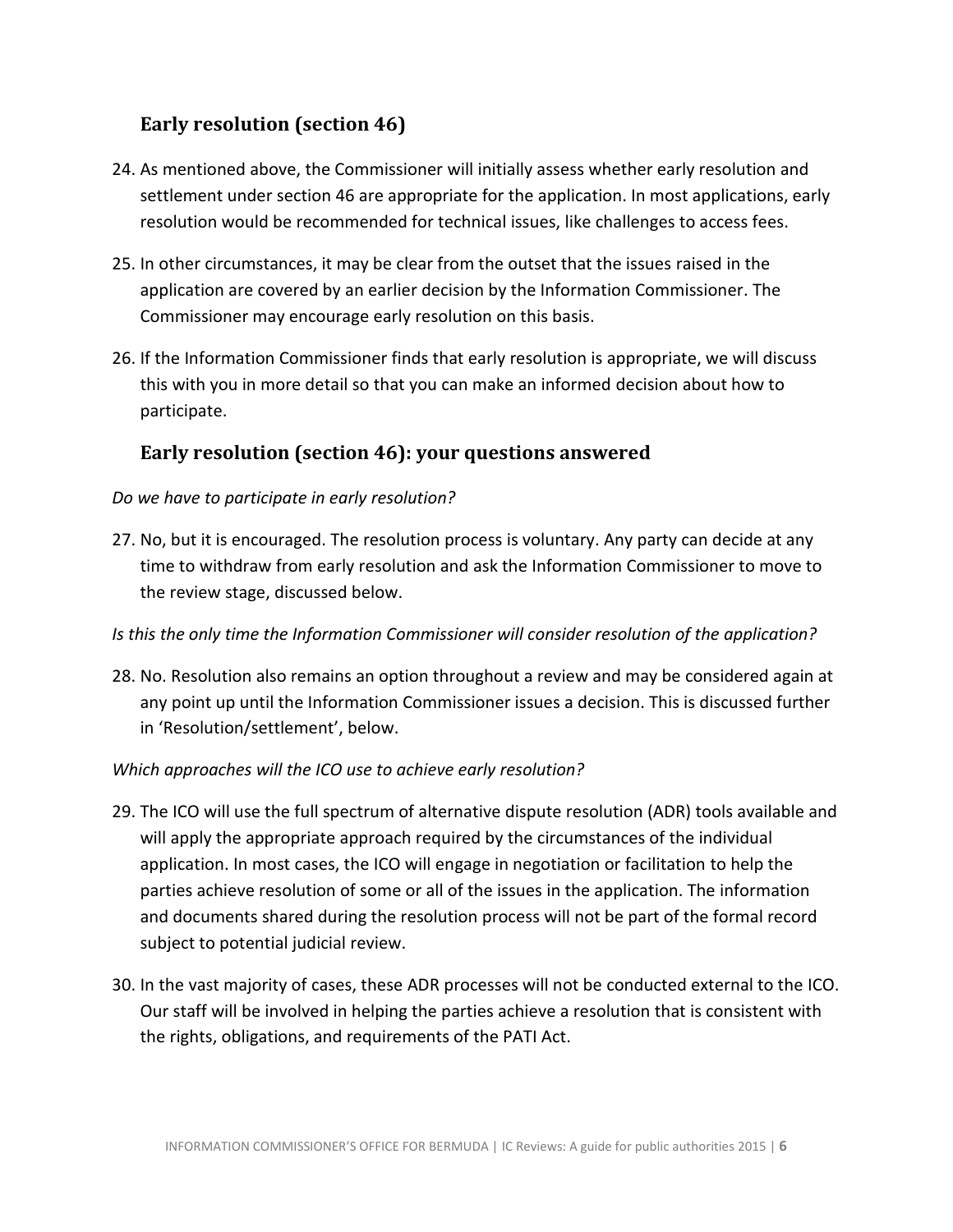## *Will the ICO use an external mediator to resolve applications in private?*

31. As a general rule, the ICO would not normally use external mediators to conduct a confidential formal mediation external to the ICO's oversight, except in rare circumstances. While resolution tools are frequently used by the ICO to settle cases, it is important to ensure that a party does not use settlement to undermine or circumvent the obligations imposed by the law. If a public authority and applicant reach a private agreement, there is a risk that their agreement could undermine a public right. This is not an approach encouraged by the Information Commissioner.

# <span id="page-6-0"></span>Review and Investigation (section 47)

- 32. If the application cannot be resolved at the outset, or if the Commissioner decides early resolution is not appropriate, the application will move on to a review. This involves an investigation and leads to a decision by the Commissioner—unless resolution is reached later or the application is withdrawn or abandoned. It is during the review stage that the Information Commissioner will exercise her full powers under section 56 of the PATI Act.
- 33. The Information Commissioner has the authority to conduct a live hearing for the review. We anticipate, however, that in most, if not all cases, we will conduct a written review. This is standard practice in a number of comparable jurisdictions.

## <span id="page-6-1"></span>**Notice of review and supplying the withheld records**

- 34. We will notify you that the application has progressed to the review and investigation stage. We will also notify the applicant, and any concerned third party/original requester of the same.
- 35. In most applications, at this stage we will also ask you to send us a copy of all of the withheld records if the application relates to the use of an exemption or exception. The withheld records will help us to conduct an initial assessment of the case.

## <span id="page-6-2"></span>**Notice of review and supplying the withheld records: your questions answered**

## *What is the best way to send the records?*

36. Currently, the ICO requires the withheld records in hard copy (paper) format or on a CD/flash drive only. We will **not accept withheld records by email**. For security and accountability, please send the withheld records by courier/hand delivery, or if you are sending by post, please use registered mail.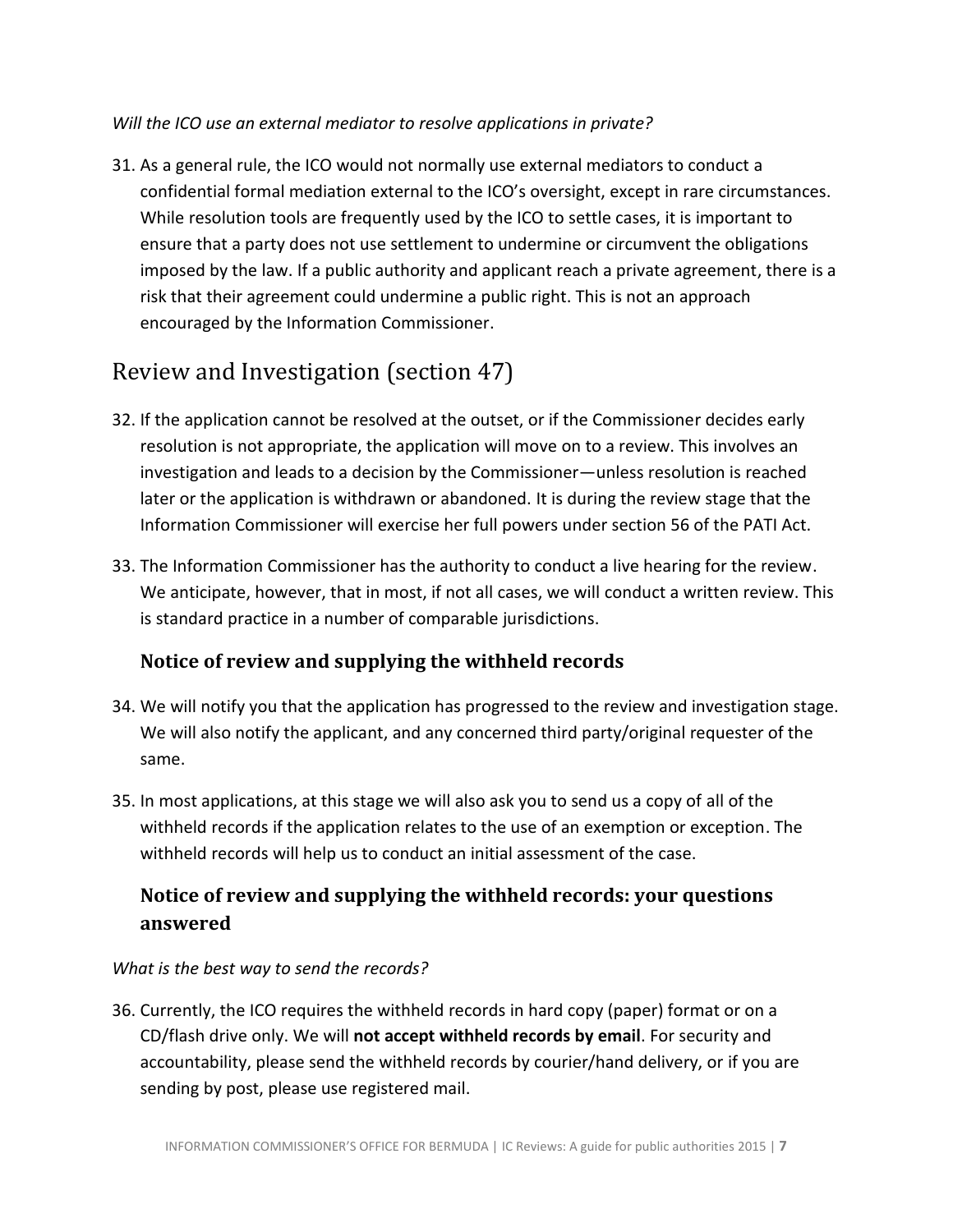## *Should we send original documents?*

37. We strongly suggest that you provide copies of records rather than original material. We will only accept original documents if there are very good reasons why they can't be copied. Any original records sent to us must be clearly marked as such. If you choose to send us original documents, you must be absolutely certain that you will not need to access them during the investigation. Again, for security and accountability reasons, please use courier/hand delivery or registered mail.

## *Can the records be viewed on-site?*

38. In certain limited circumstances, ICO staff can arrange to visit, view, and assess the records on a public authority's premises. This may include instances where there is a large volume of records to consider, or where the evidence you wish to submit is unusual and vulnerable to damage if transported or copied (such as a historical document). Please bear in mind that even after doing this, we may still need to obtain copies of the documents from you.

#### *What records should we send?*

- 39. Where the ICO has requested, you must include **all** records you have withheld from the applicant.
- 40. Along with the records, you should include:
	- i. a clear indication of the ICO application reference number (detailed at the top of the correspondence from the ICO); and
	- ii. a completed Schedule of Documents form, clearly listing and numbering all documents submitted for consideration, and specifying which exemption(s) have been applied to which sections of information in the withheld record. The ICO will send you the Schedule of Documents form when we request the withheld records.

## *The information contained in the records is extremely sensitive, will it be secure at the ICO?*

41. Yes. The ICO takes every precaution to safeguard all withheld records sent to us as part of an investigation. Everyone working for or with the Information Commissioner has been security vetted and is required to maintain secrecy under section 53 of the PATI Act. This means that the Information Commissioner, her staff, and any person engaged by the ICO are prohibited by law from disclosing any matters, information, or records they have obtained or learned about, except for the purposes of carrying out their functions under the PATI Act.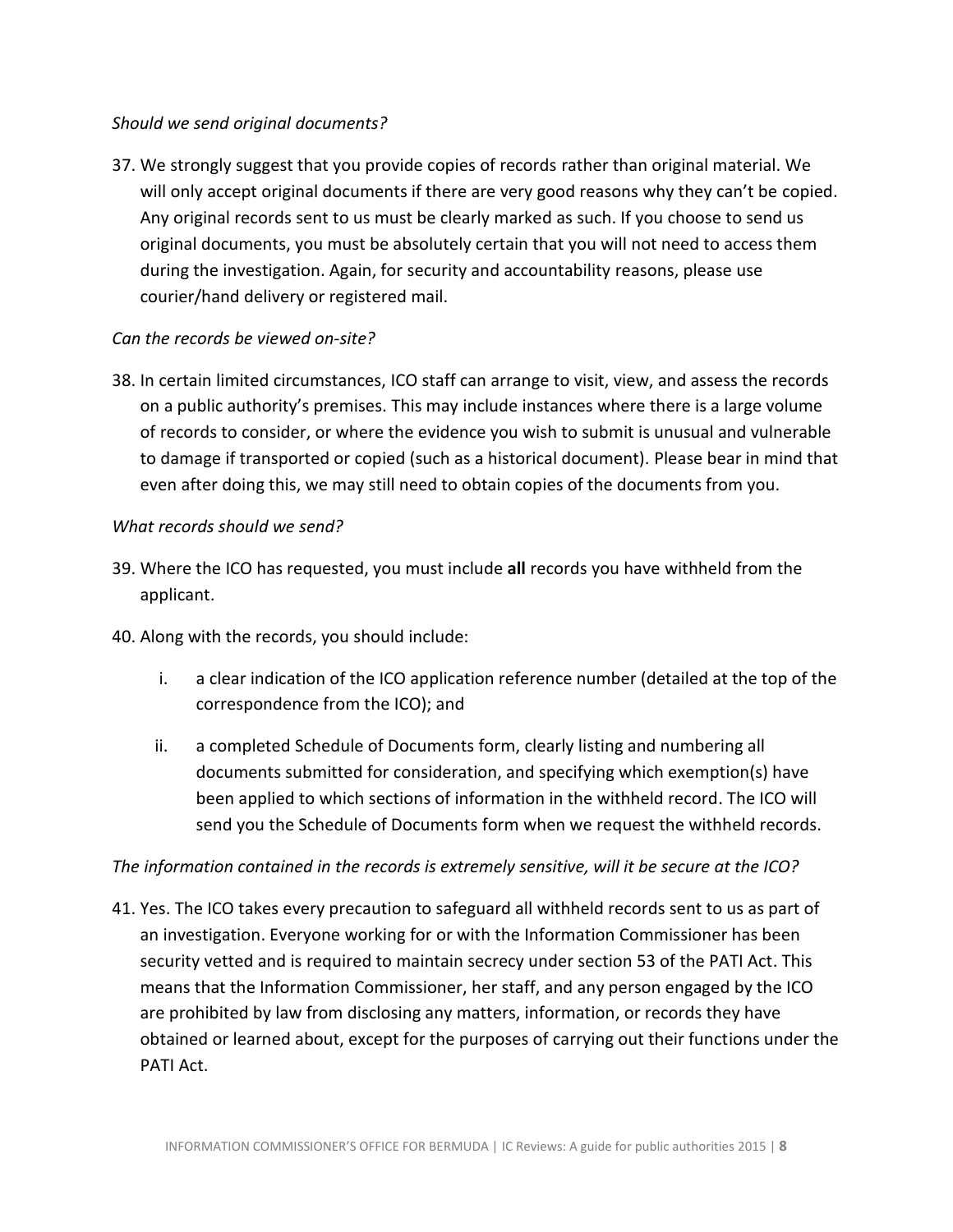- 42. Any withheld records you provide during the course of an investigation will be held in our secure, safe storage facility onsite. Our security system includes security cameras, key card access, encrypted devices, and backup power supply. Only the ICO staff have access to our secure storage facility. No one external to the ICO, including our outside security service vendors and the building owner, may access our records storage facility without the approval of the Information Commissioner. Any such access (for example, for maintenance or during a fire alarm) would also be supervised by our staff. We will not copy or upload your withheld records to a networked computer.
- 43. In very limited circumstances, it may be possible to arrange for the ICO to collect sensitive records directly from your authority. Please notify the ICO as soon as possible if having us collect the records from your public authority is more appropriate.
- 44. Note that decisions published by the Information Commissioner do not disclose the content of the withheld records because this would usually be a breach of section 53 of the PATI Act.

## *Will you share the withheld records with the other parties?*

45. No. Section 53 prohibits the Information Commissioner, her staff, and any person engaged by the ICO from disclosing the withheld information or records we obtain during the review with the other parties. Later in the review, we may outline to the applicant, and any concerned third party/original requester, any new arguments or exemptions you raise for the first time in your formal submission to the Information Commissioner. Again, though, when providing the other parties with the opportunity to comment on any new arguments, the ICO will not disclose any withheld records or information, consistent with our obligation under section 53. We make this clear to the other parties from the beginning.

## *How much time do we have to provide the records?*

46. You will normally have two weeks to supply withheld records and this deadline will be clearly indicated in the notice letter you receive. The deadline may be extended in complex cases or cases involving extensive records. If you have any concerns about your authority's ability to meet the deadline, it is essential that you contact the ICO immediately.

## *What will happen if we don't provide the records?*

47. The Information Commissioner's review is guided by our core values of independence, integrity, and fairness. We are also committed to communicating with you in a courteous, professional, and direct manner.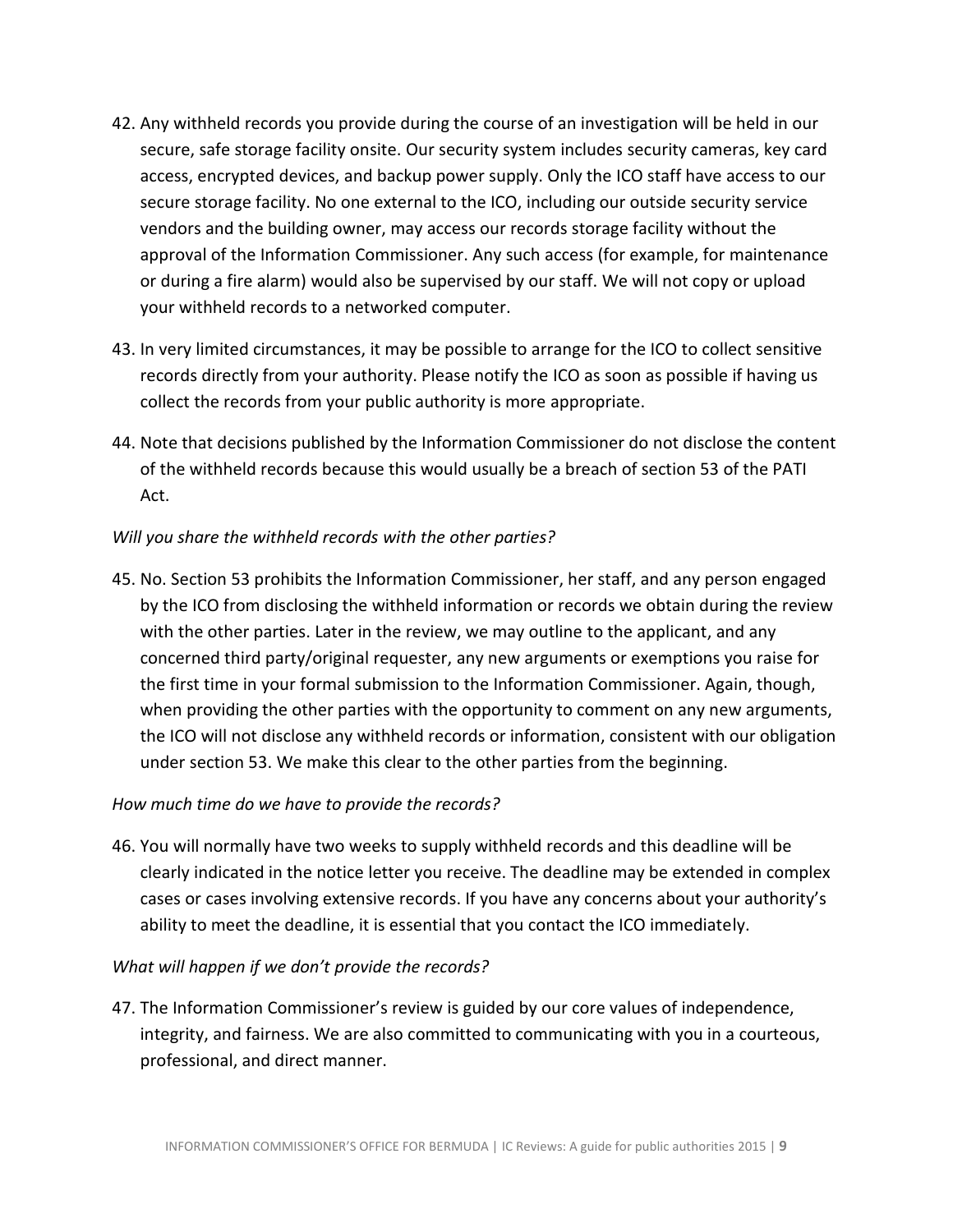- 48. Should difficulties arise that delay or prevent our receipt of the withheld records or any other requested information, we will do our best to clarify any misunderstandings and obtain your cooperation. Under these circumstances, we strive to avoid any deterioration in the relationship that might lead to a public authority making a decision to refuse to cooperate with the Information Commissioner's review.
- 49. If ever a public authority **intentionally** refuses to comply with a request from the Information Commissioner issued during the course of a review, we will use the full force of the Information Commissioner's powers to promote and safeguard the right to access information.
- 50. Under section 56 of the PATI Act, the public authority is required by law to comply with the Information Commissioner's review. The Information Commissioner has the legal authority under section 56(1) to compel you to give evidence and produce documents required to conduct her review. Pointedly, section 56(2) unambiguously affords the Information Commissioner the authority to examine the withheld records.
- 51. Section 56(4) makes it a criminal offence for an individual to fail or refuse to comply with a requirement from the Information Commissioner during a review, or to hinder or obstruct the Information Commissioner's functions during a review. If required, we will submit a formal complaint to the Bermuda Police Service and/or the Director of Public Prosecutions that there has been an overt refusal to comply with our requirements under section 56 during the review.
- 52. A public authority's failures to comply with the Information Commissioner's reviews may also be detailed in the Commissioner's Annual Report. If a public authority repeatedly delays in providing the Commissioner with withheld records or other requested information during the course of reviews, the Commissioner may also decide to carry out an investigation and assessment of the public authority's practices and procedures under section 57(3) of the PATI Act.
- 53. Again, while the Information Commissioner has the authority to legally enforce public authorities' compliance with her requests, our approach first and foremost is to work with you in a courteous and professional manner to maintain a productive working relationship.

## <span id="page-9-0"></span>**Applicant and concerned third party/original requester's opportunity to comment**

54. Once an applicant has sent in the application and the validation process is done, the PATI Act does not require the applicant to do anything more. The burden is on you—the public authority—to explain and justify your decisions, actions, or inactions.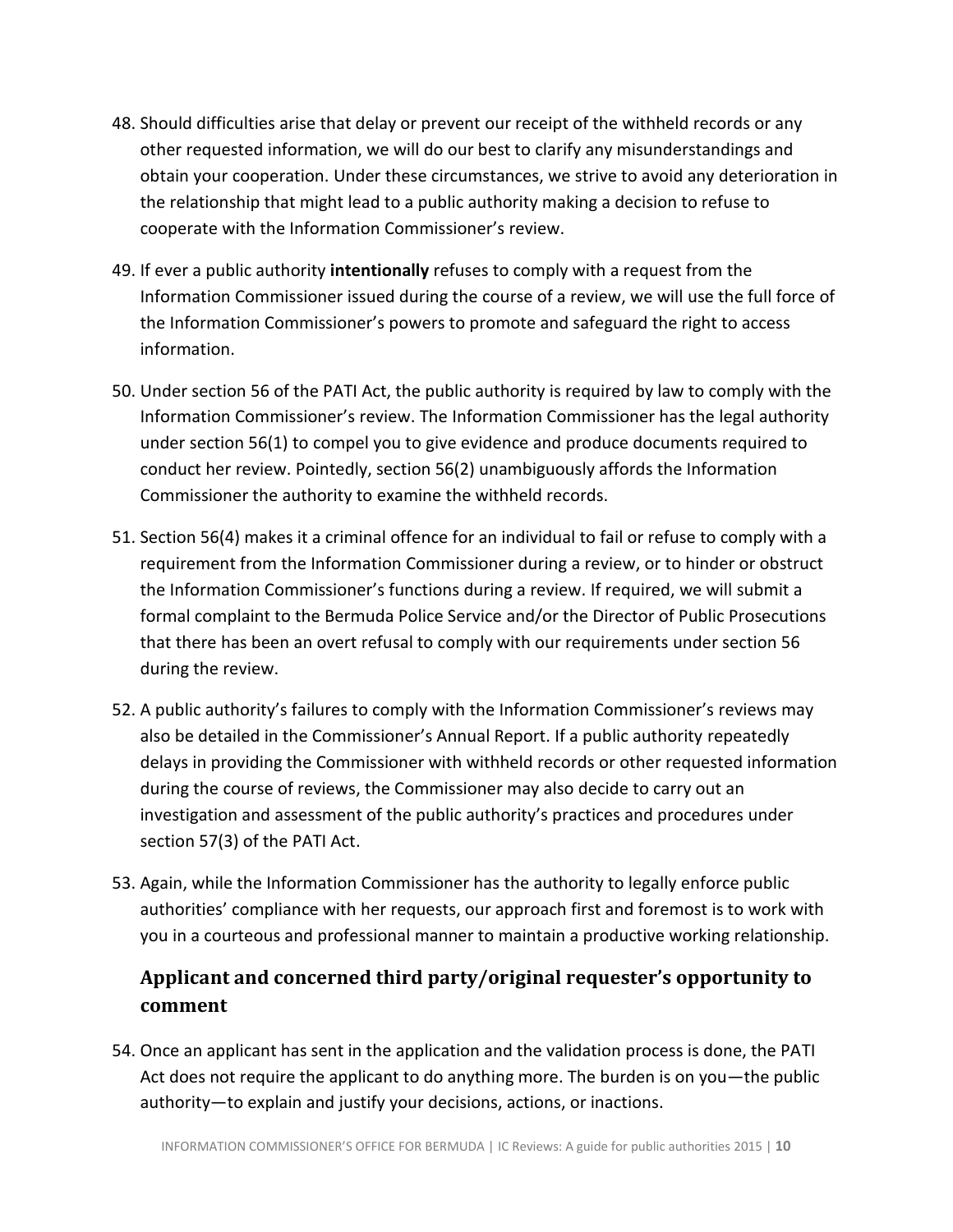- 55. The PATI Act does, though, require the Information Commissioner to give the applicant and any concerned third party/original requester a reasonable opportunity to give us additional comments, information, or other evidence for the Information Commissioner's consideration.
- 56. It is at this point, that we give the other parties to the application an opportunity to submit their comments to the ICO. Remember that the ICO will not share the content of your withheld materials with the other parties.

## <span id="page-10-0"></span>**Making your formal submission**

- 57. Once the ICO is clear about the grounds of the application, and where relevant, about the withheld information, we will provide you with an opportunity to formally comment on the application. The ICO will request a submission to facilitate an accurate and objective assessment of the issues. Our request for your submission will most likely include a series of detailed questions for you to answer. This is done to assist us in understanding the basis of your decisions or actions. In most cases, your formal submission will consist of written answers to these questions, along with additional information or evidence, if any, you wish us to consider.
- 58. The extent of the questions asked will very much depend on what information the Information Commissioner already has before her. For example, fewer questions are likely to be asked when a public authority has already provided a detailed response to a request or given a well-reasoned decision at the internal review. If, however, your public authority's decisions were not very detailed or did not address all of the tests required for a particular exemption, we may ask more questions.
- 59. The ICO's questions will guide and frame your formal submission. We will always allow you the opportunity to provide relevant additional information or evidence with your formal submission if you wish to do so. The ICO's questions are intended to enhance, not limit, your submission.
- 60. It is important for public authorities to remember that it is your responsibility to satisfy the Information Commissioner that an exemption or exception applies, or that an administrative denial under section 16 is appropriate.
- 61. It will benefit you to give a clear, accurate, and comprehensive submission, which fully addresses all of the relevant issues. Failure to do so will likely lead to the Information Commissioner ordering access to records, or ordering an authority to respond to a request which it has administratively denied, on the basis that the public authority has failed to provide sufficient evidence to support its decision.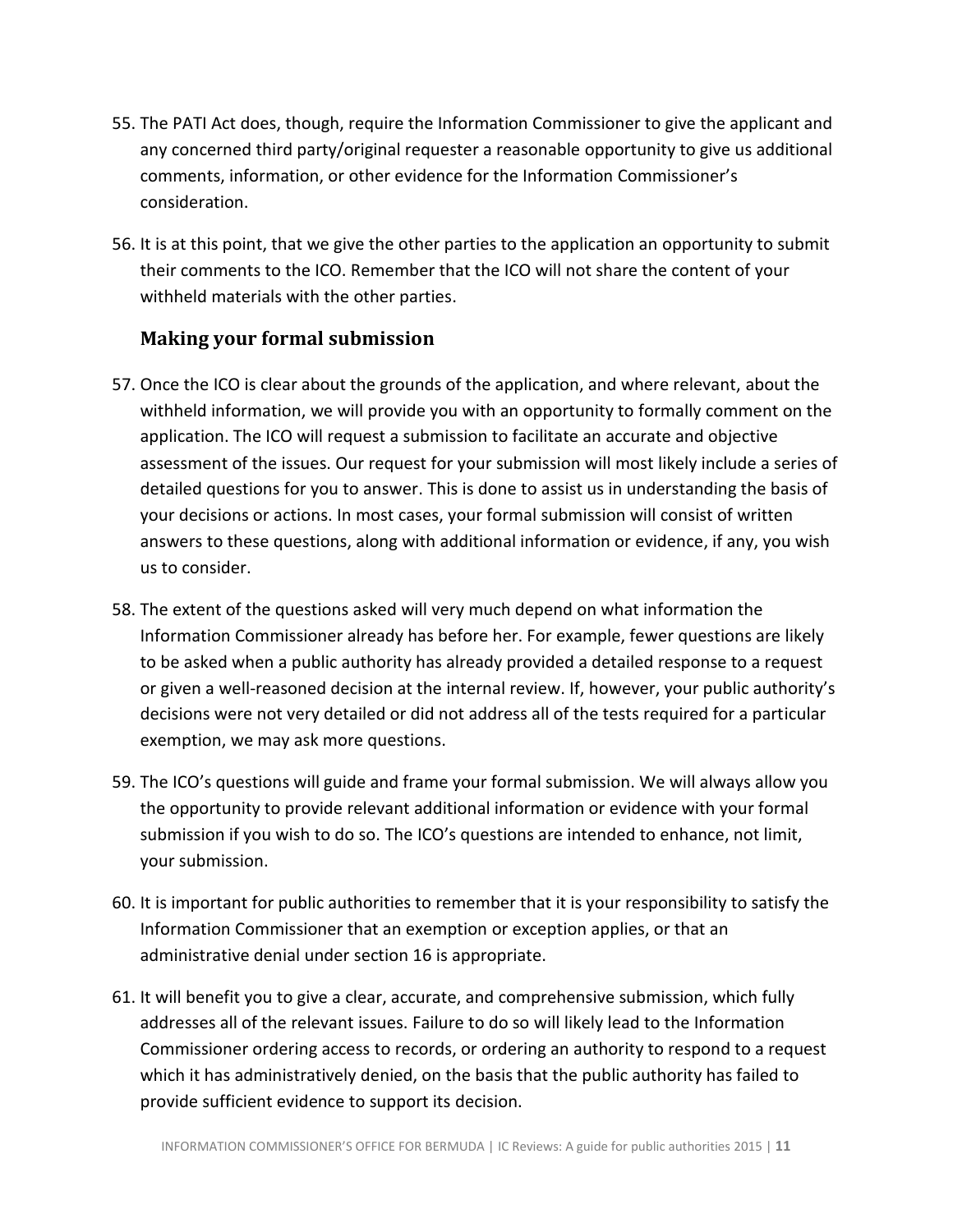## <span id="page-11-0"></span>**Making your formal submission: your questions answered**

#### *What issues will the investigation focus on?*

- 62. The investigation focuses on the matter or matters which gave rise to the applicant's dissatisfaction. This will vary from application to application, but may particularly include the following issues related to the decision to deny access:
	- i. dissatisfaction with the exemptions the public authority has applied;
	- ii. disagreement with the public authority's consideration of the likelihood of harm or prejudice ('the harm test');
	- iii. disagreement as to where the balance of the public interest lies when considering whether or not to disclose records ('the public interest test');
	- iv. dissatisfaction with an administrative denial; or
	- v. dissatisfaction with the refusal to disclose the existence of a record.

The investigation may also focus on the applicant's dissatisfaction with the refusal to amend a record in respect of personal information.

- 63. Other applicants may be unhappy that your authority did not fulfil its technical or procedural statutory obligations under the PATI Act. The ICO may therefore also investigate technical compliance with the PATI Act, such as:
	- i. Were the statutory timeframes adhered to?
	- ii. Did the internal review address any failure to advise an applicant of his or her right to ask for an internal review by the head of the authority?
	- iii. Was the applicant advised of his or her right to ask for an independent review by the Information Commissioner?
	- iv. Did the internal review address any failure to provide advice and assistance from the public authority required under sections 12 and 16?
	- v. Did the public authority provide access to the records in a manner consistent with Section 17?
	- vi. Was the decision to transfer, or not to transfer, a request in whole or in part to another public authority proper?
	- vii. Was an extension of the time to decide the request or the internal review justified?
	- viii. Were the fees charged for access to a record correct?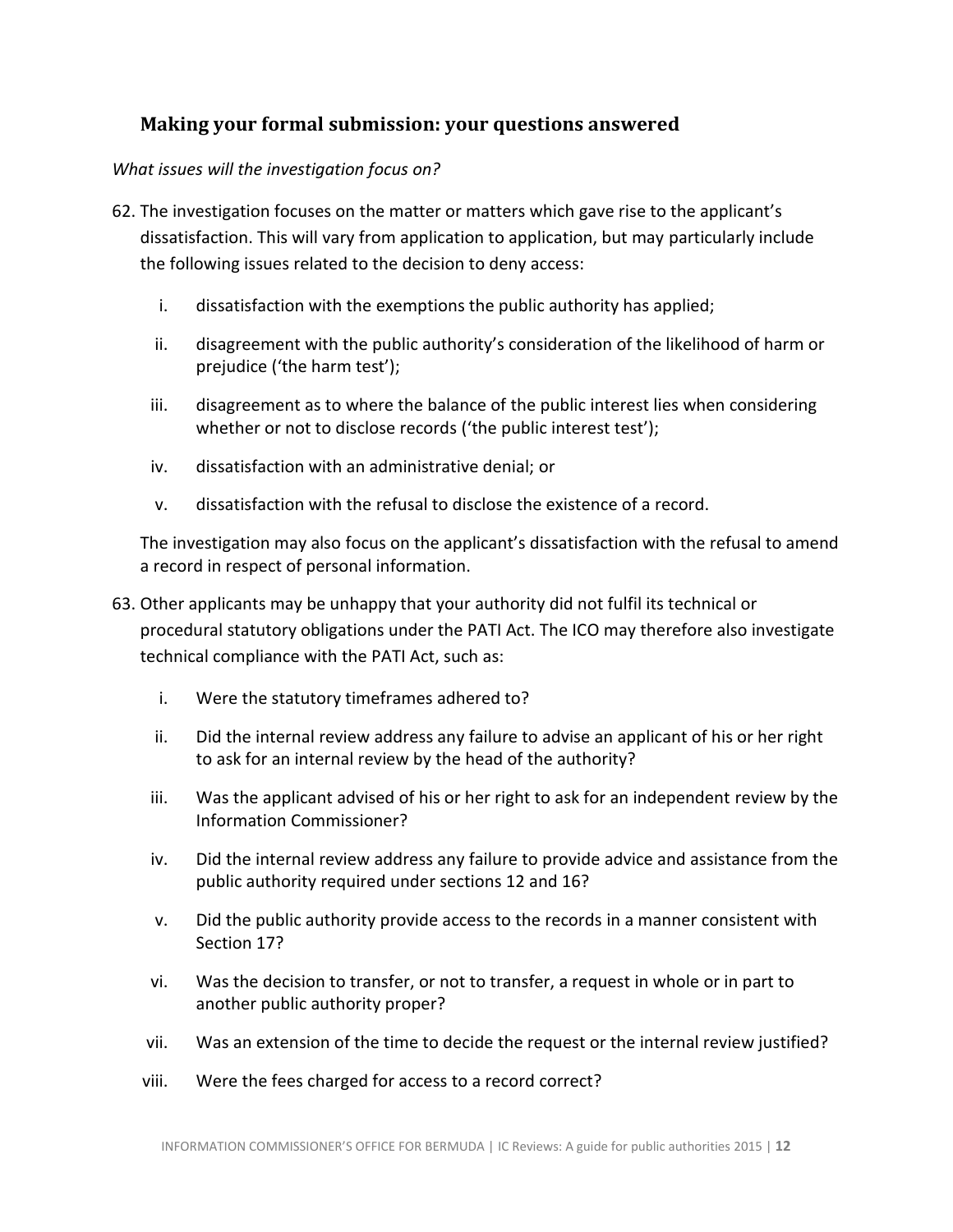## *What should be the format of our answers and submission?*

64. Your submission to the ICO's written questions may be in the form of a letter. In some cases, you may need to attach a sworn affidavit by the relevant individual to provide the factual basis to support an argument in your letter response. For example, if you are relying on exemption 22 to refuse access to a record because its disclosure would endanger the mental health of an individual, the ICO would anticipate receiving an affidavit or some other form of documentation from a mental health professional to support this conclusion.

## *What information should we send?*

65. It may be helpful for you to include the following with your written submission:

- i. copies of documents (affidavits, reports, etc.) that support the points made in the submission;
- ii. background information about the records under consideration that will help us understand their context and sensitivity;
- iii. any legal arguments (but not privileged legal advice) you wish to make that may help your authority's arguments;
- iv. your view on whether it might be possible to disclose the record in a redacted version; and
- v. your view on whether the case may be suitable for informal resolution, e.g., whether you would now be willing to disclose some, or all, of the records to the applicant or whether there is some other action you could take which would satisfy the applicant.

## *How much time do we have to send our submission?*

66. You will normally have three weeks to make your submission. This deadline will be clearly indicated in the letter requesting additional details.

## *What will happen if we don't provide a submission in time?*

- 67. The deadline will only be extended in exceptional circumstances. If you have concerns about your authority's ability to meet the deadline, it is essential that you contact the ICO immediately. Do not leave it until the deadline for making your submission to contact us.
- 68. It is the aim of the ICO to resolve applications for review within four months, a target we have set for ourselves based upon good practice. This requires timely responses from all of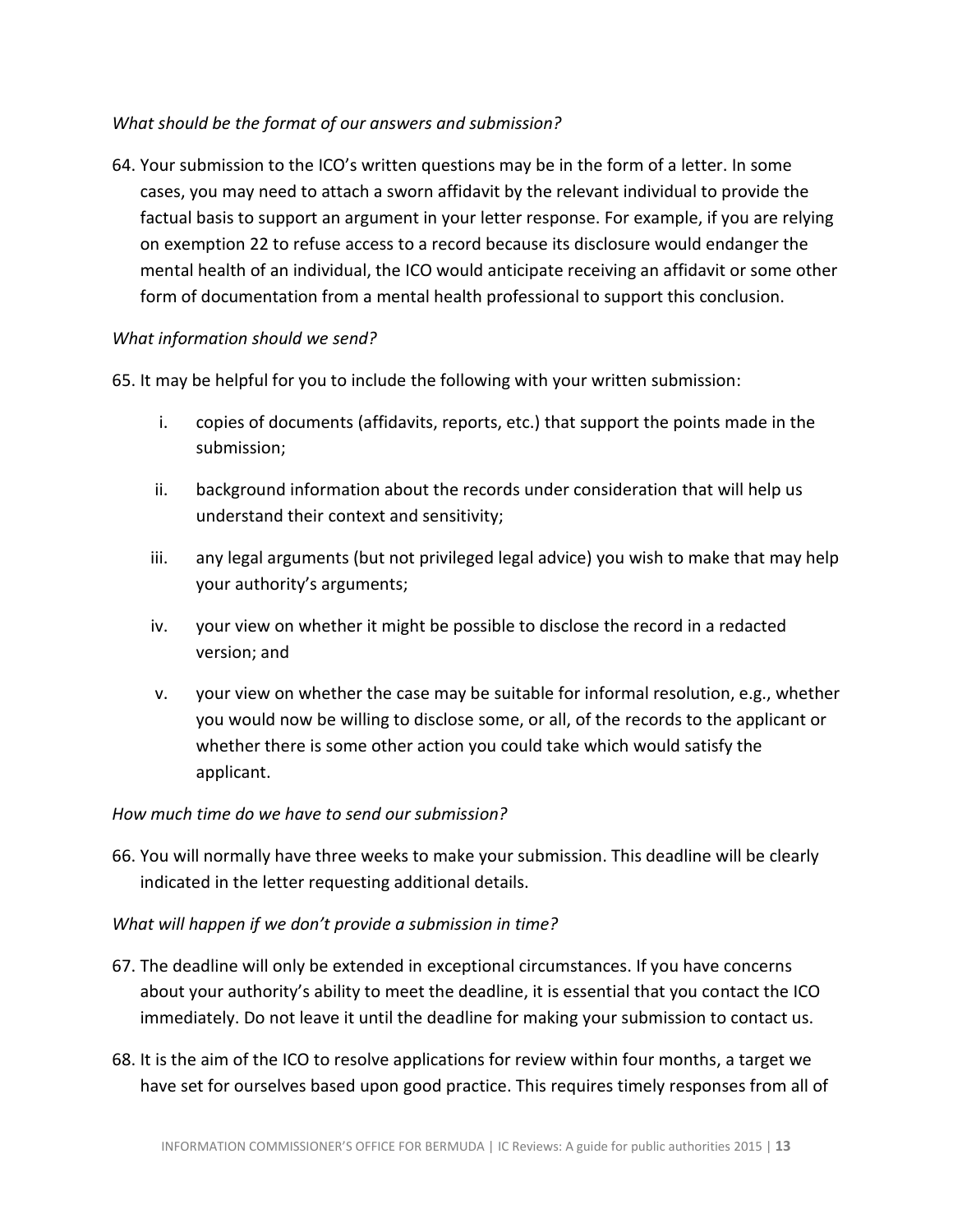the parties. The Commissioner understands that at certain times other work pressures may fall on particular staff or members of public authorities (e.g., around the holidays or budget preparation time). But it is up to the public authority to ensure that it has arrangements in place which will allow it to cooperate with the Information Commissioner in a timely manner, even in the absence of key members of staff.

#### *What will happen if we don't provide a submission?*

- 69. The Information Commissioner has the same legal authority under section 56 to compel a public authority to make a submission, as she does to enforce the production of the withheld material, described above.
- 70. Note, however, that the Information Commissioner normally requires the *withheld records* to reach a decision. But the Information Commissioner may not require your *submission* to reach a decision. This is because the presumption under the PATI Act is that public records are accessible to the public.
- 71. It is the responsibility of the public authority to satisfy the Information Commissioner that your decisions under the PATI Act are correct and well-supported. You may chose not to provide a formal submission, but in addition to any consequences of the *intentional* failure to comply with the Information Commissioner's review described above, the Information Commissioner may still move to decision based upon the information and documents we hold.
- 72. Our priority is to communicate with you to maintain a courteous and professional working relationship. If, for example, you wish to rely only on your decisions alone and not make additional submissions in response to our request, simply let us know.

## <span id="page-13-0"></span>**The ongoing investigation**

- 73. Our task during the ongoing investigation is to ensure that the record on review is thorough and will allow the Information Commissioner to move to a decision.
- 74. We will review the withheld records, your submission, and any comment from the other parties. In some cases, the ICO may put additional questions to you to clarify your arguments or fill in a gap in your submission.
- 75. In other cases, additional comments may be sought from the other parties during the ongoing investigation. For example, if you rely on a new exemption in your submission, we will explain your new argument to the applicant and any concerned third party/original requester and invite their comments. We will not, however, share copies of your submission or disclose details of your arguments.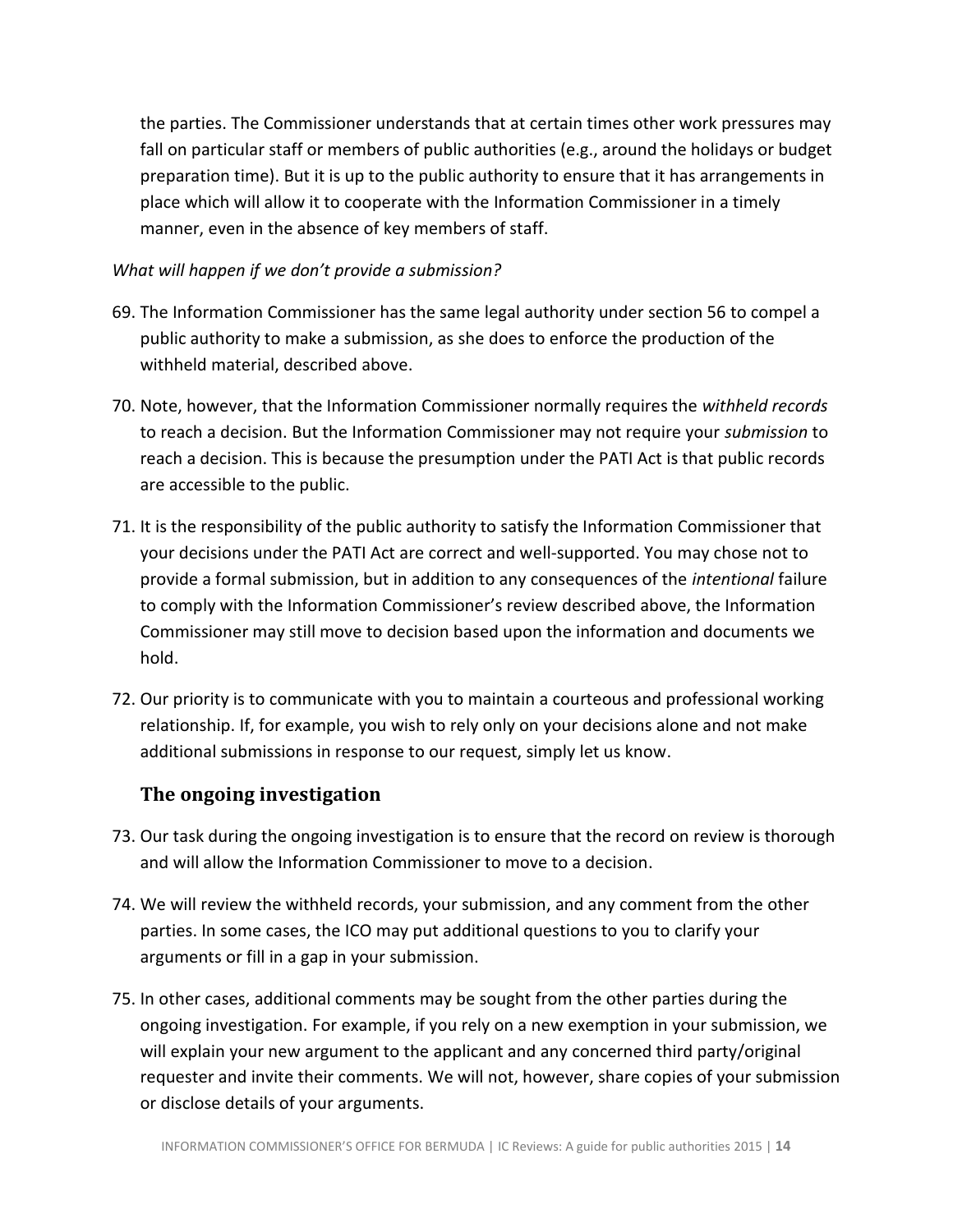76. Once we are satisfied that we have all of the information and documentation needed for the review, the Information Commissioner will move to decision.

## <span id="page-14-0"></span>**The ongoing investigation: your questions answered**

## *Will you keep us updated during the investigation?*

77. Yes. The ICO will keep all of the parties updated about any significant developments as the application progresses.

## *Will you visit us to interview our staff?*

78. It is not normally necessary for the ICO to visit public authorities or to interview staff. Sometimes we find it helpful to arrange a meeting to clarify points in the investigation. Whether we do this depends, for example, on the complexity of the case and the volume or sensitivity of the records in question. ICO staff will be happy to discuss on-site visits if your public authority feels this is appropriate.

*Should we discuss the applicant's case with them? Can we continue to deal with other matters as normal?*

- 79. While we are dealing with an investigation it would be appropriate to refer the applicant to us if they approach you with queries about the investigation. However, there is nothing to prevent you discussing the case with the applicant, especially where this is likely to lead to the case being resolved informally.
- 80. New requests for records made by the applicant, even if they are connected to the application under investigation, must still be addressed in line with the PATI Act. You should remember the need to assist requesters and to respond completely, accurately, and in a timely manner.

# <span id="page-14-1"></span>Resolution/settlement

## <span id="page-14-2"></span>**The ICO's resolution-based approach**

- 81. The ICO will take a resolution-based approach throughout the review, not just in the beginning. Any appropriate opportunity for full or partial 'settlement' of the application will be encouraged and pursued, up until the point when the Information Commissioner issues a decision.
- 82. 'Full settlement' would normally mean that the applicant withdraws the application for review and the Information Commissioner would not issue any decision. A 'partial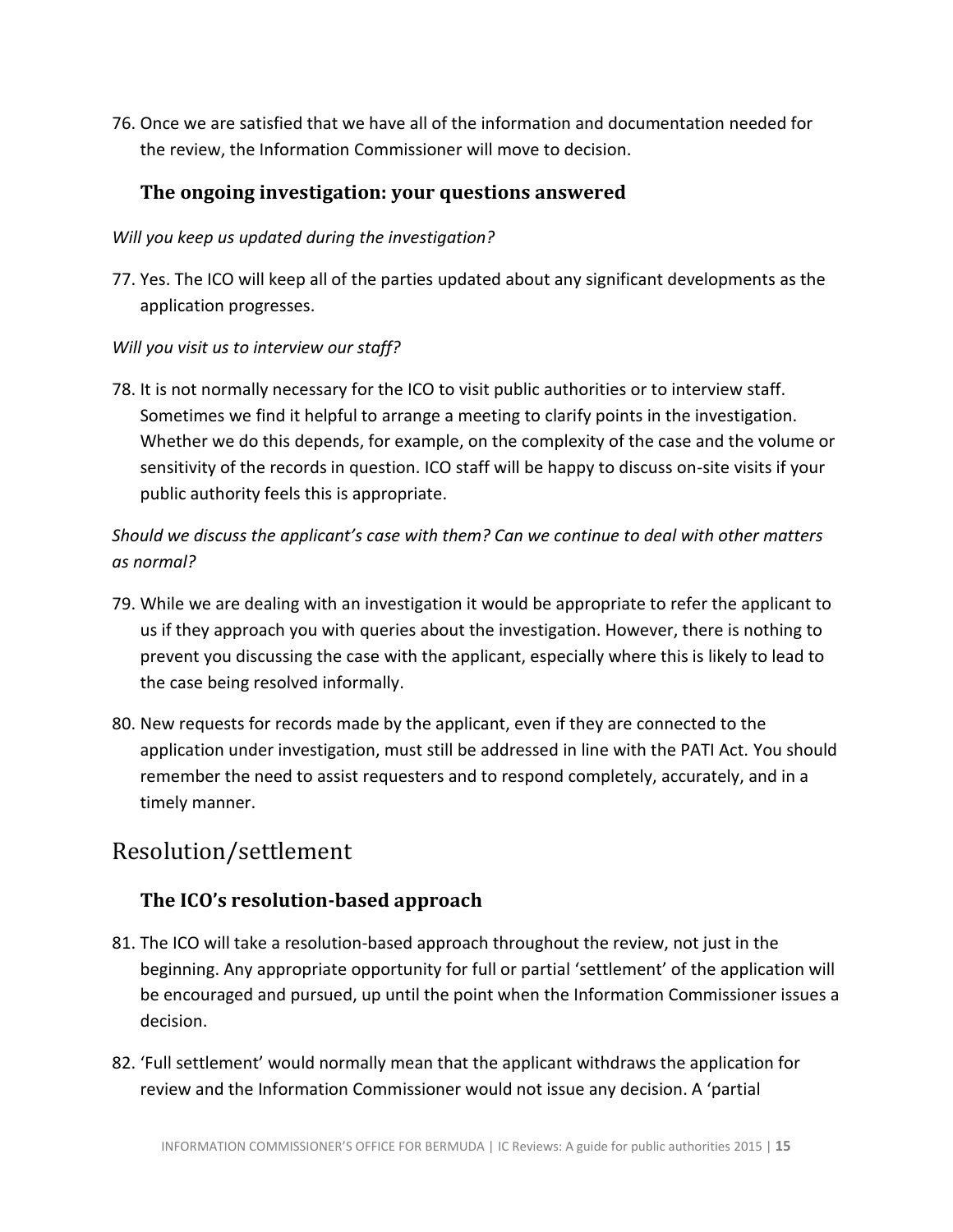settlement' means that some, but not all, of the issues are resolved and the Information Commissioner will decide the remaining unresolved issues. Any concerned third party/original requester would be included in the resolution and settlement process.

- 83. Sometimes you may offer a settlement that asks the applicant to make some sort of compromise. In such cases, the applicant's options may be: to accept the settlement outright; to ask us to discuss the options with them; to ask us to help negotiate a settlement on their behalf; and/or they may decide that they still want the Information Commissioner to reach a decision on their application.
- 84. If you settle a case directly with the applicant (and any concerned third party/original requester) without the ICO's involvement, please let us know as soon as possible.

## <span id="page-15-0"></span>**The ICO's resolution-based approach: your questions answered**

## *We are thinking of disclosing records to the applicant. Can we go ahead?*

- 85. If the application does not involve a concerned third party, don't delay in sending the previously withheld information to the applicant. Remember, absent a concerned third party, it is the authority's decision to disclose at any time before the Information Commissioner issues a decision, so you do not need the Commissioner's approval.
- 86. When there are no concerned third parties involved, the Information Commissioner encourages public authorities to make records routinely available under Part 2 of the Act, even if a request for records is pending for those same records. In these cases, the PATI Act should not cause a delay in providing access to records if a public authority is prepared to provide it. This is equally true when granting access may serve to settle all or part of an application before the Information Commissioner.
- 87. If you consider that there is any scope for full or partial settlement of the case, please notify the ICO at the earliest opportunity as we may be able to help facilitate resolution.
- 88. Note that when you are handling records potentially subject to the exemptions in sections 23, 25 or 26, you may not disclose the records without upholding and safeguarding the third parties' rights during any resolution process.
- *Will a 'full settlement' always result in the application being withdrawn?*
- 89. Usually, but potentially not always. In a 'full settlement', you would provide all of the requested records or fulfil the applicant's request in its entirety. Full settlement would normally mean that the applicant withdraws the application to the Information Commissioner and the Commissioner would then not be required to issue a decision.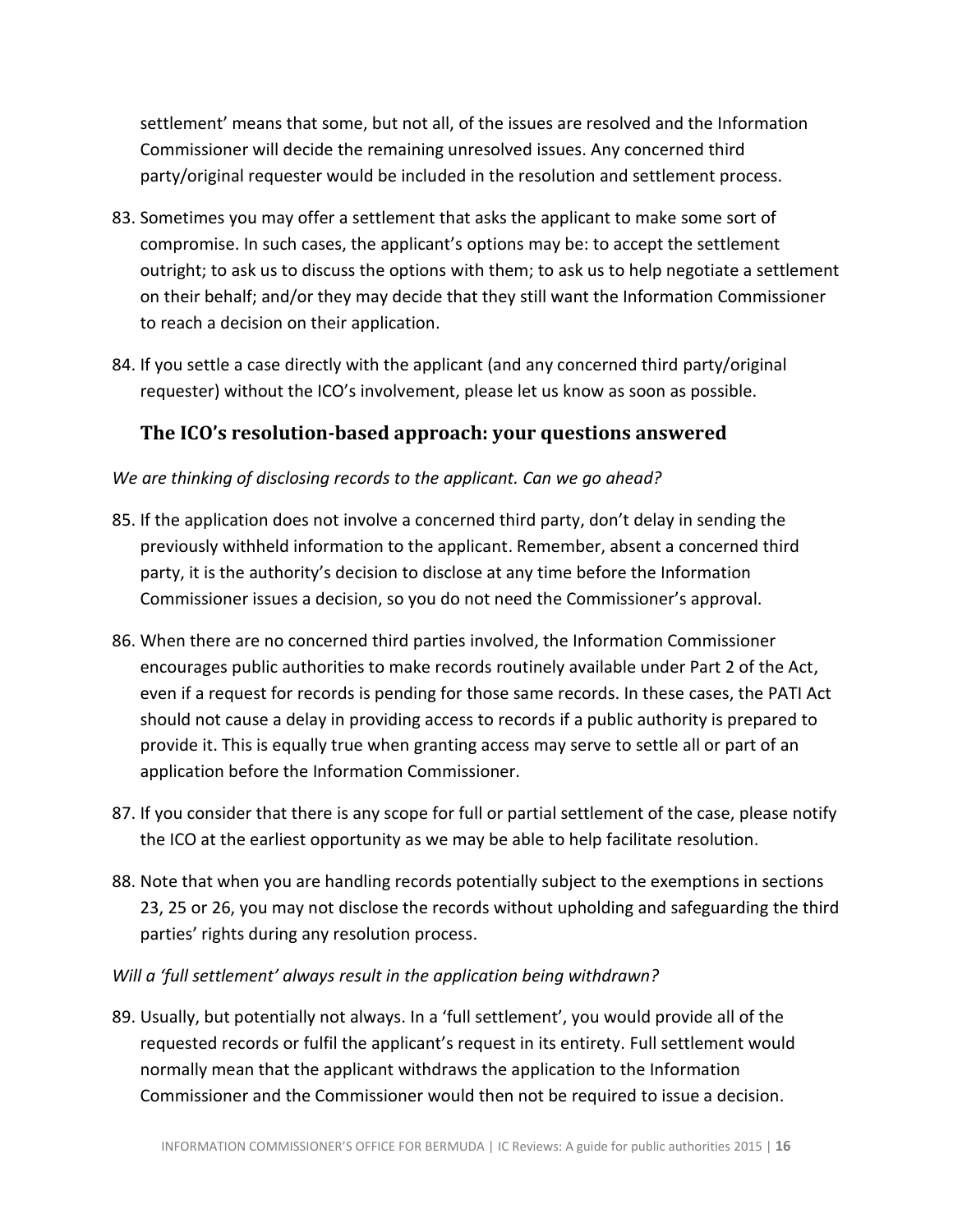However, occasionally the applicant may choose not to withdraw the application in these situations because the applicant still wants the Information Commissioner to make a decision. The Information Commissioner will issue a decision unless the applicant withdraws or abandons the application.

# <span id="page-16-0"></span>The Information Commissioner's decision

## <span id="page-16-1"></span>**The decision**

- 90. Once the investigation has been concluded, and if settlement has not been reached, the Information Commissioner will move to decision on the application.
- 91. The Information Commissioner will evaluate all of the parties' submissions and comments in light of the relevant law and policy. She will take into account the purpose and requirements of the PATI Act and Regulations, decisions from the ICO, and case law as it develops. She may also look to case law and practice from other jurisdictions with public access to information laws, along with any other relevant authorities and research.
- 92. The Information Commissioner's decision will likely address the following issues, depending on the circumstances of the application:
	- i. the exemptions that have been applied and whether they have been applied correctly;
	- ii. where a 'harm test' applies, what, if any, potential harm or prejudice there would be in disclosing the records;
	- iii. where a 'harm test' applies, whether the harm is substantial enough to prevent the disclosure of the records; or
	- iv. where the public interest test applies, the factors the public authority considered in gauging the balance of the public interest;
	- v. where relevant, the basis for upholding an administrative denial of a request.
- 93. The Information Commissioner's decision will affirm, vary, or reverse the decision of the public authority, and the Information Commissioner may make other orders, where appropriate and consistent with the PATI Act.

If the Information Commissioner finds that your authority has failed to comply with the PATI Act or Regulations, the decision will state this, and where relevant, confirm what steps your authority is required to take to comply. Should the Information Commissioner decide that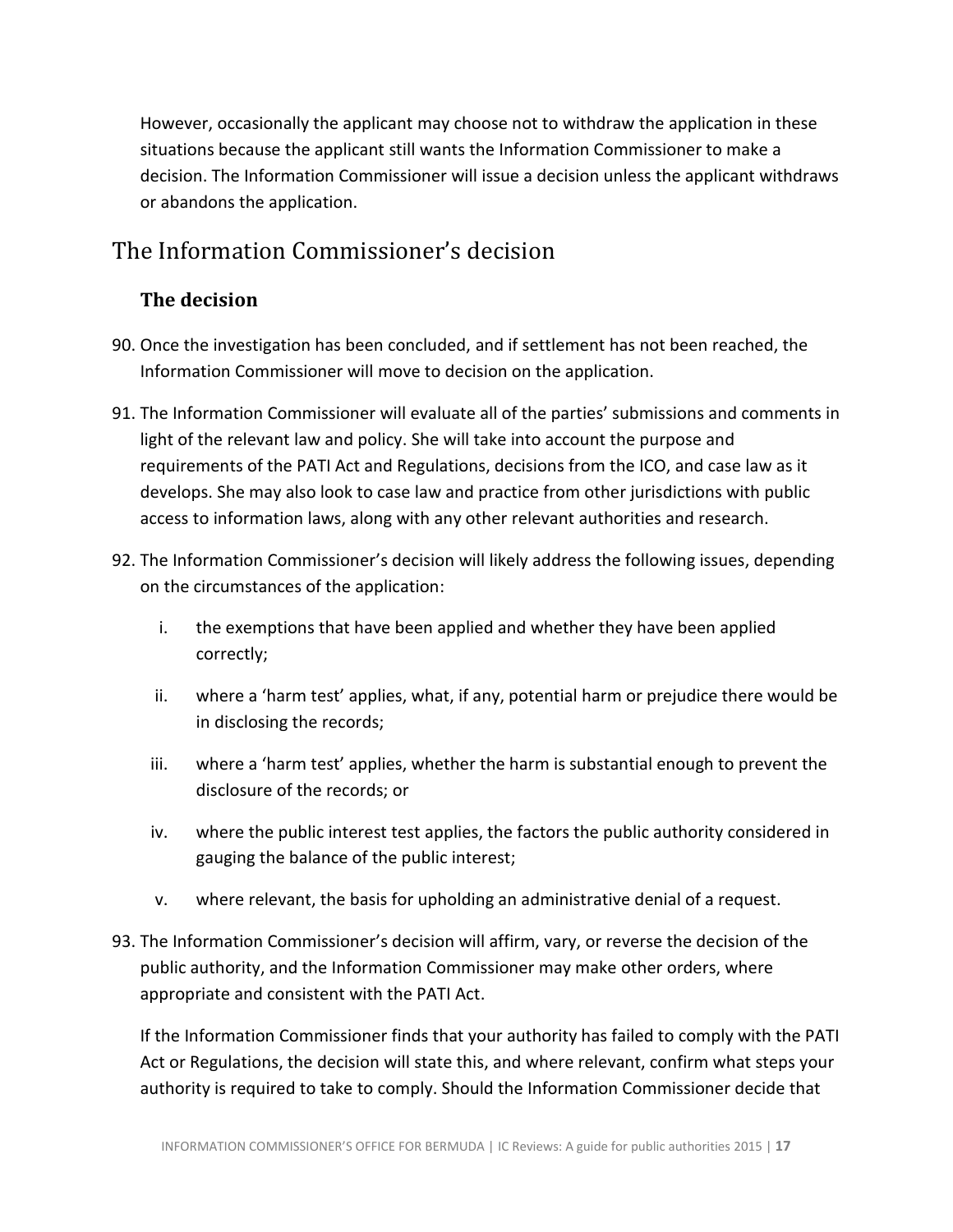the authority has met its obligations under the PATI Act and Regulations, the decision will state this, too.

- 94. The Information Commissioner's decision will also advise the parties of their right to seek judicial review of any decision by the Information Commissioner. The PATI Act does not give the Information Commissioner the power to withdraw or amend her decision once it has been issued.
- 95. Your public authority, the applicant, and any concerned third party/original requester will receive a copy of the decision. The decision will also be made public and will be published on the ICO website.

## <span id="page-17-0"></span>**The decision: your questions answered**

#### *How will we receive the Information Commissioner's decision?*

96. Decisions will be sent by courier or hand delivery to the head of the public authority on the day the decision is issued. A copy will also normally be emailed to the head of the authority.

#### *Will there be an opportunity to comment on the draft decision?*

97. No. Although the ICO may verify facts with your public authority, it is not the Information Commissioner's practice to provide draft decisions to the parties for comment. The Information Commissioner, consistent with our obligation under section 47, will provide a reasonable opportunity for the parties to comment on the issues during the review process.

## *What happens if we don't comply with a decision?*

98. If your public authority should fail to take steps specified in the Information Commissioner's decision within the timeframe stipulated, the Information Commissioner has the right to file her decision with the Registrar of the Supreme Court and to seek its enforcement in the same manner as an order of the Court.

#### *Can we appeal against the Information Commissioner's decision?*

99. Yes. Any person—including the public authority, the applicant, or a concerned third party/original requester—who is aggrieved by the Information Commissioner's decision may seek judicial review in the Supreme Court of the decision. The decision does not need to be filed in the Supreme Court for enforcement purposes in order for you to seek judicial review.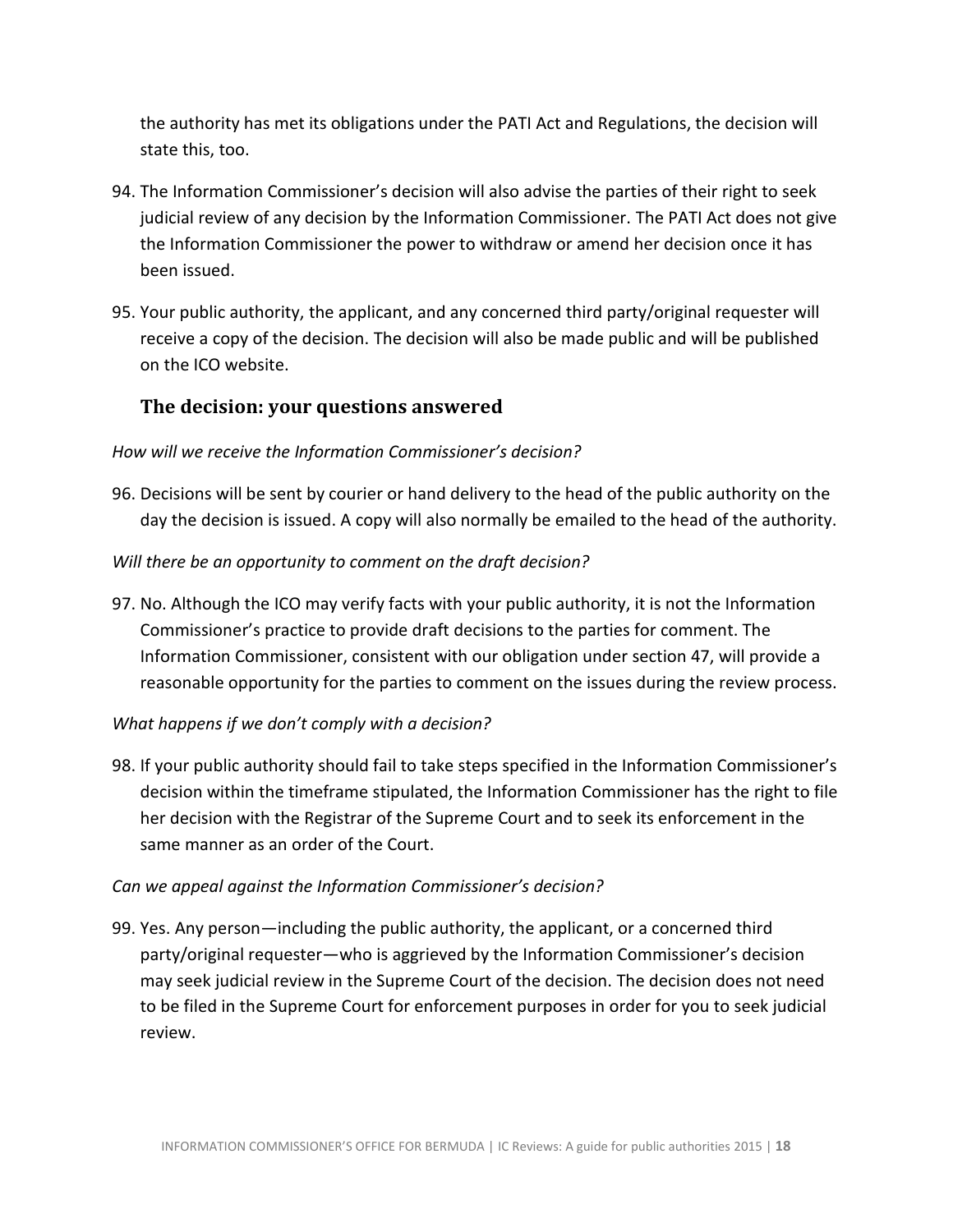## *What happens to the withheld records we sent to the Commissioner?*

- 100. Six months after the decision is issued, we will usually securely destroy all withheld records supplied by a public authority (with the exception of original documents). **You must notify the ICO within six months of the decision if you require any records to be returned to you.** If we do not receive such a request to return the withheld records, the records will normally be destroyed.
- 101. Withheld records will be retained beyond this time if an appeal for judicial review has been made, pending the outcome of that appeal. Six months after the appeal is concluded, we will usually securely destroy all withheld records in our possession, unless you request the records be returned to you.
- 102. On occasion, the Information Commissioner may also securely retain some records if retention is necessary for the discharge of the Information Commissioner's statutory functions: for example, to assist understanding of decisions or determinations. Withheld records are only retained in a tiny proportion of applications and, where it is retained, the public authority will be told in advance. Any record which is retained will be reviewed annually.

## *What happens if the Information Commissioner receives a PATI request for the records at issue in the application or for the public authority's submissions, during or following the investigation for the review?*

- 103. It is possible for the ICO to receive a PATI request asking for records related to a review or investigation. The ICO's records created to carry out our functions fall within the exception in section 4 of the PATI Act. Therefore, the PATI Act's provisions do not apply to these records. Only the ICO's administrative records may be released upon a PATI request.
- 104. The ICO also has a duty under section 53 of the PATI Act to maintain confidentiality of matters, information, and records it obtains during the course of an investigation, except for the purposes of fulfilling our statutory functions.

## <span id="page-18-0"></span>More information

- 105. With your cooperation, our aim is to complete a review within four months of receiving the application, whenever possible. It might take longer if the application is complex, but we will always keep you informed about its progress.
- 106. You can ask us how the review is coming along at any time.